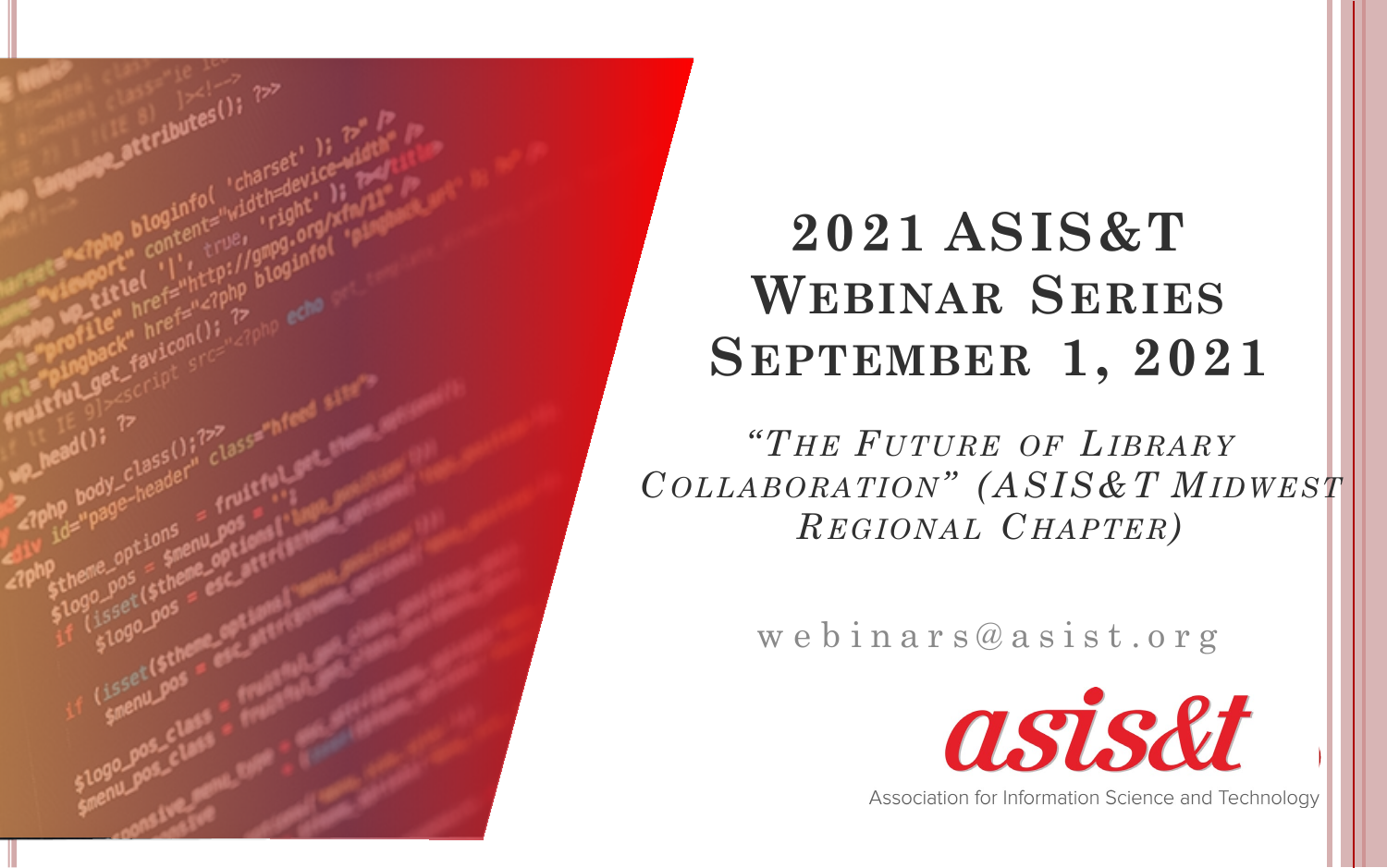## **THE FUTURE OF LIBRARY COLLABORATION**



**Midwest Regional Chapter / Central Ohio Local Chapter Sept. 1, 2021**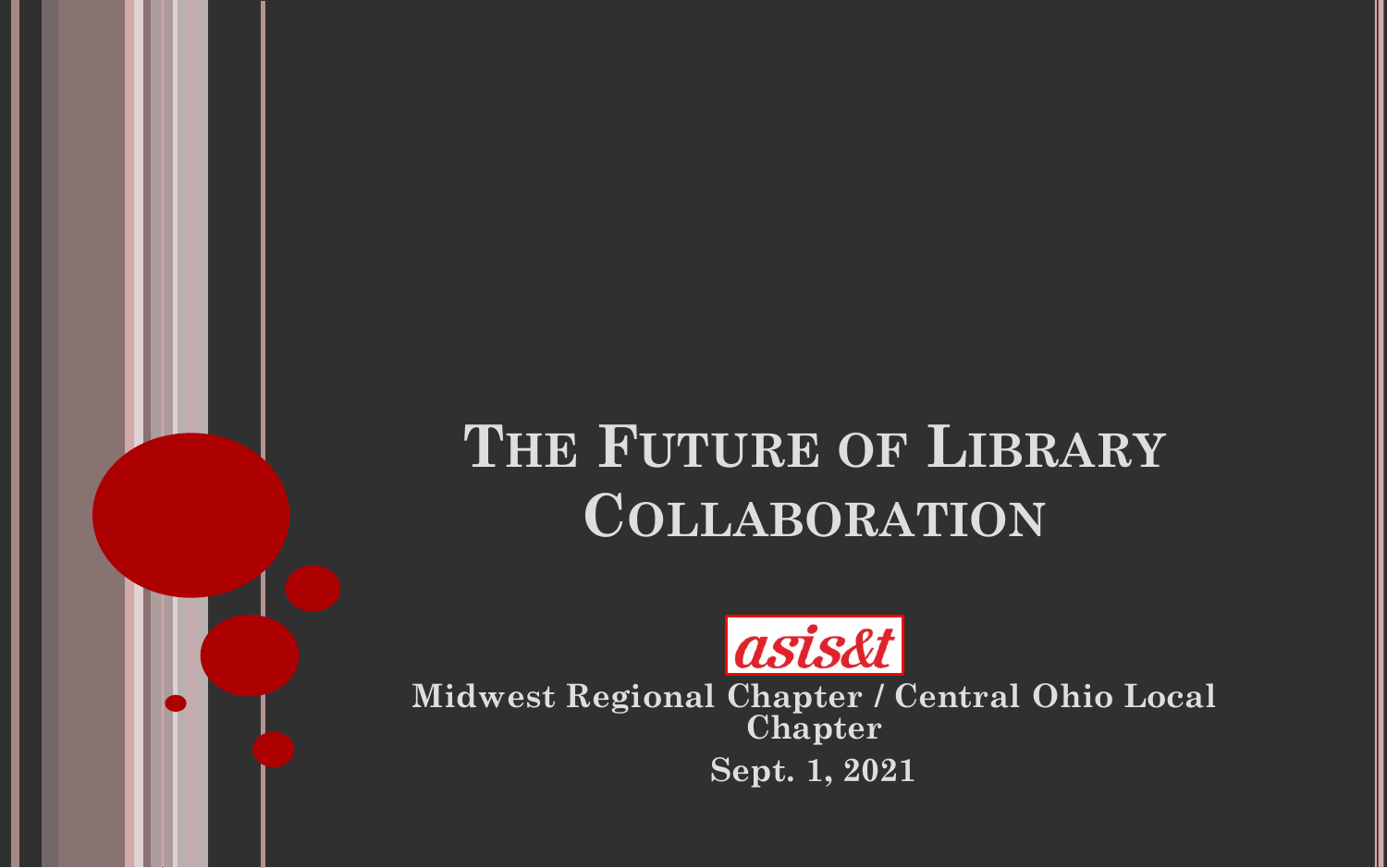## WELCOME!



#### "The Network Shapes the Library …" – Lorcan Dempsey

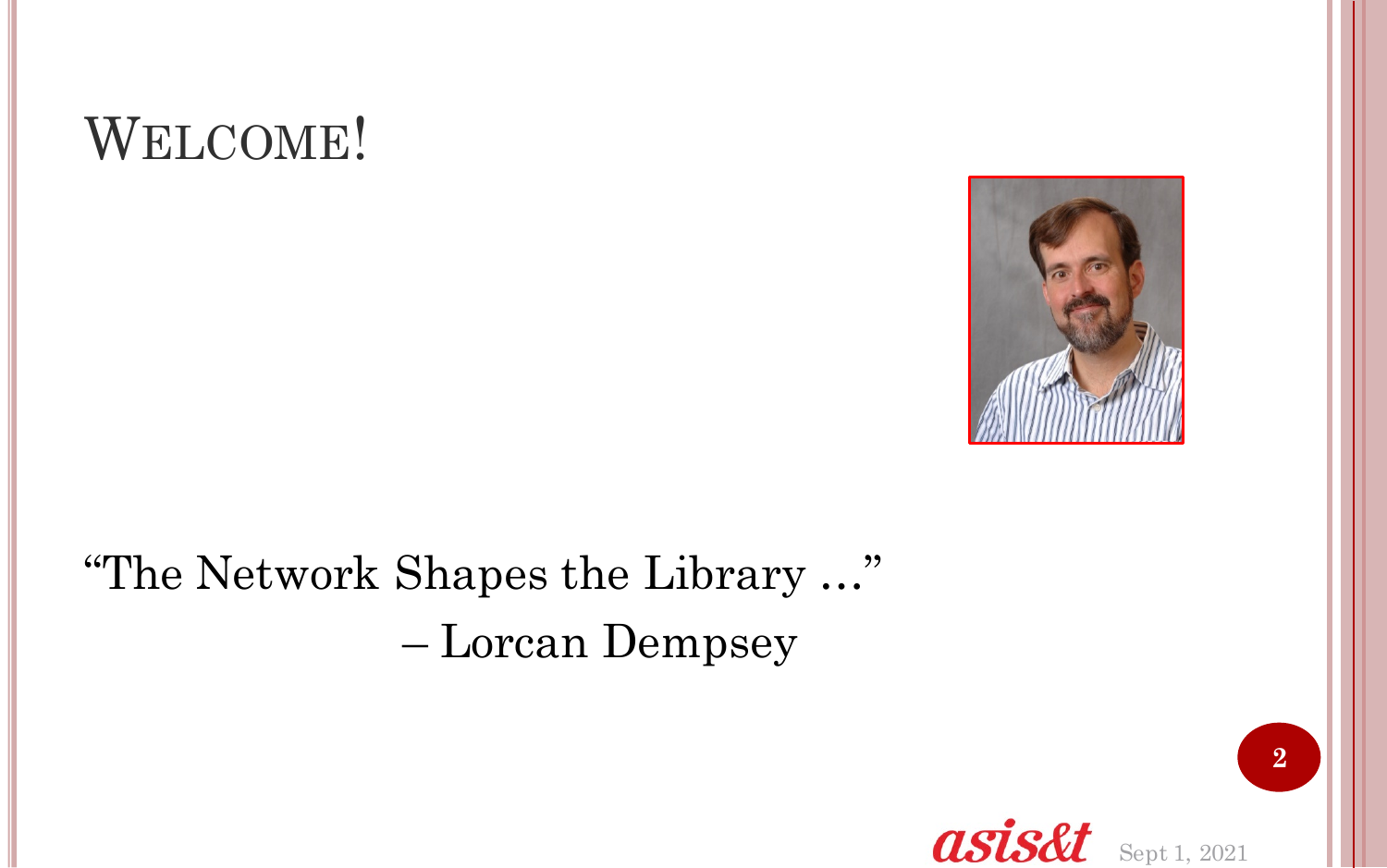# TODAY'S PANEL



Specialist, OCLC CEO, OhioNet



Brittany Brannon, Nancy S. Kirkpatrick, Research Support Executive Director &



Wes Osborn,  $\blacksquare$  Amy Pawlowski, Central Library | **ACTION** Consortium



Executive Director, Executive Director,



**3**

Sept 1, 2021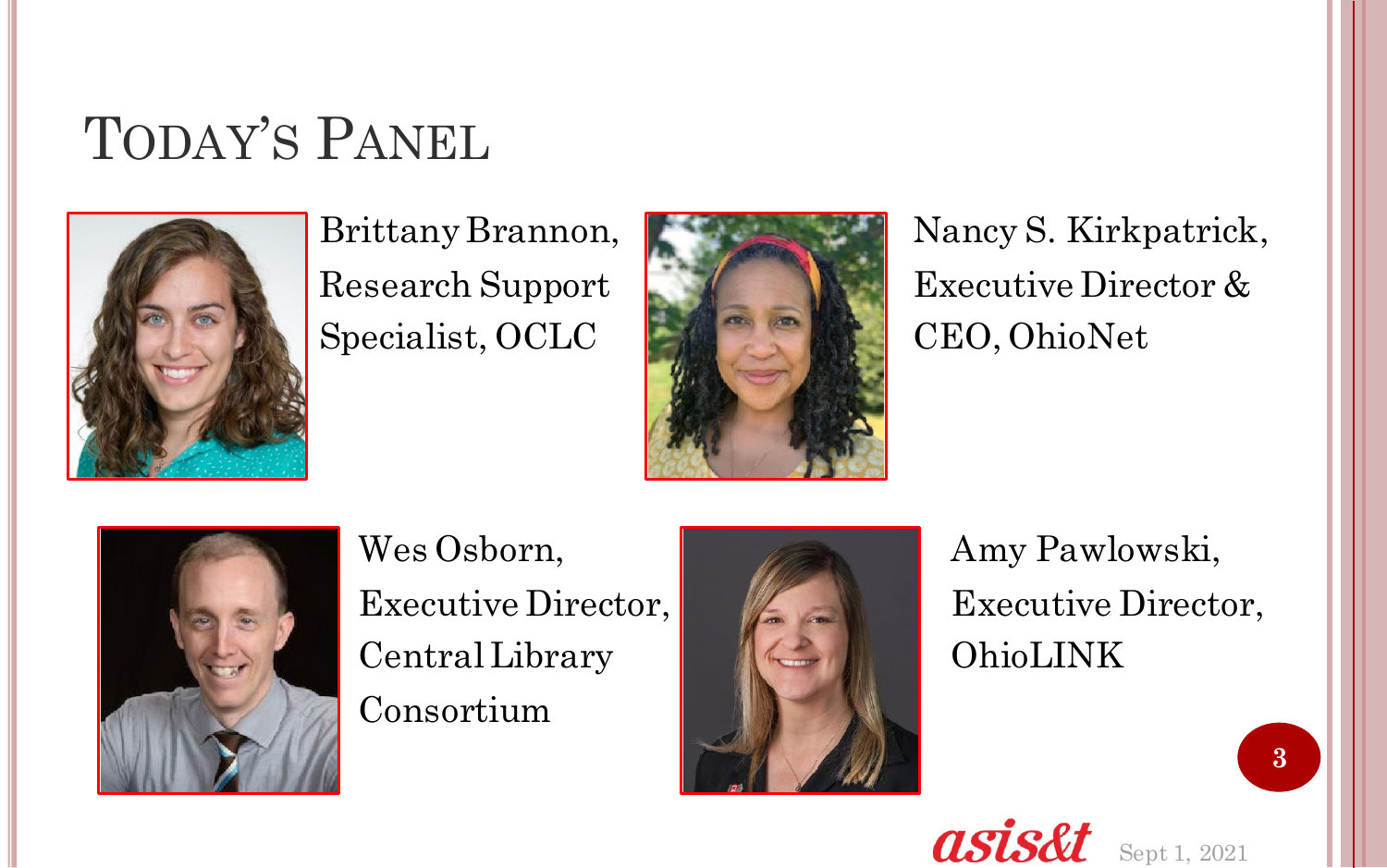1. Please give us a brief introduction to your organization and its mission…



<https://clcohio.org/> [www.oclc.org/](http://www.oclc.org/) [http://ohionet.org/](http://www.ohiolink.edu/) [www.ohiolink.edu/](http://www.ohiolink.edu/)

Sept 1, 2021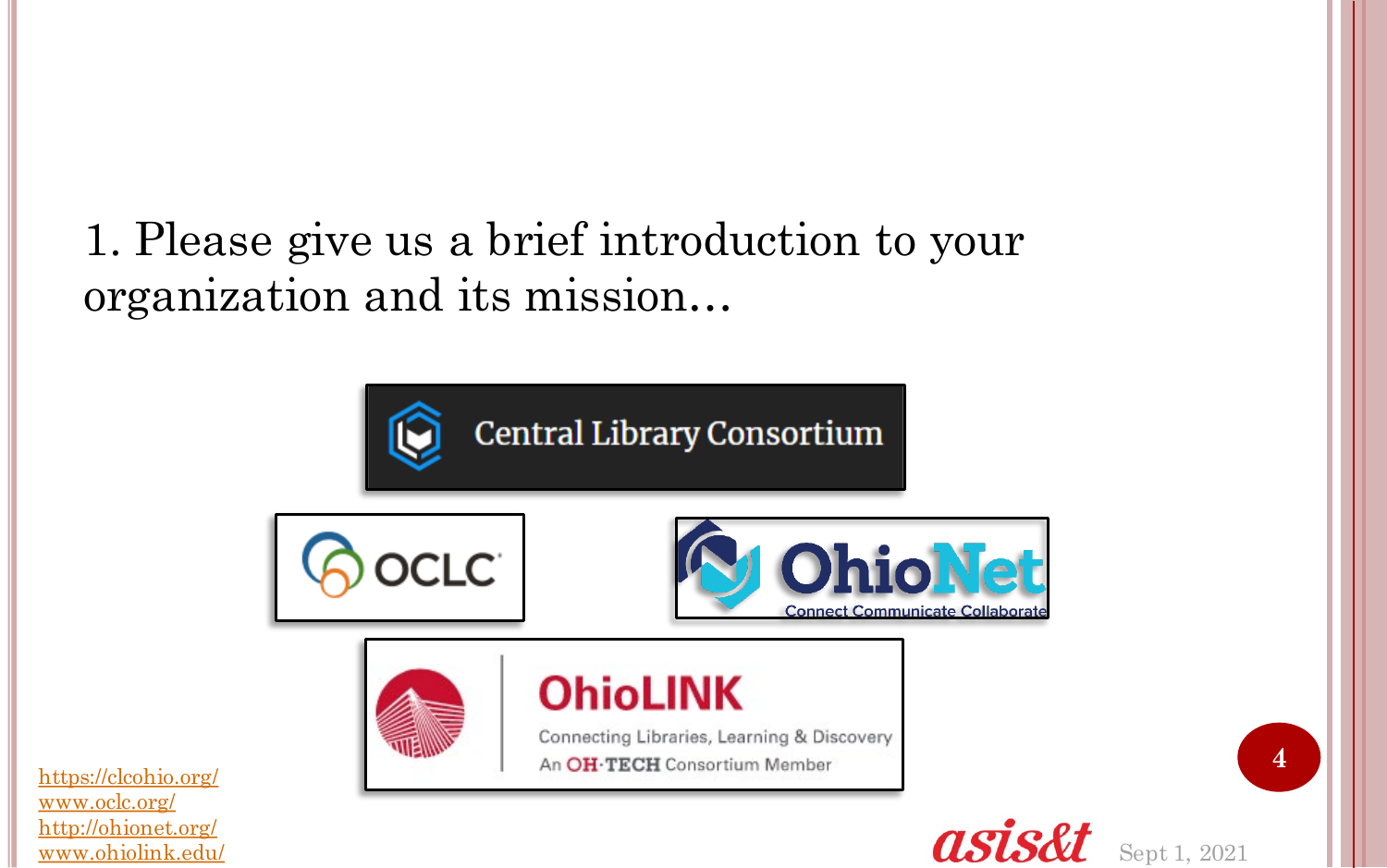2. What trends are you seeing among your library partners since the start of the pandemic, and in reopening?





Image: [CCL,](https://creativecommons.org/licenses/by-nc-sa/4.0/) [REALM Project](https://www.oclc.org/realm/home.html)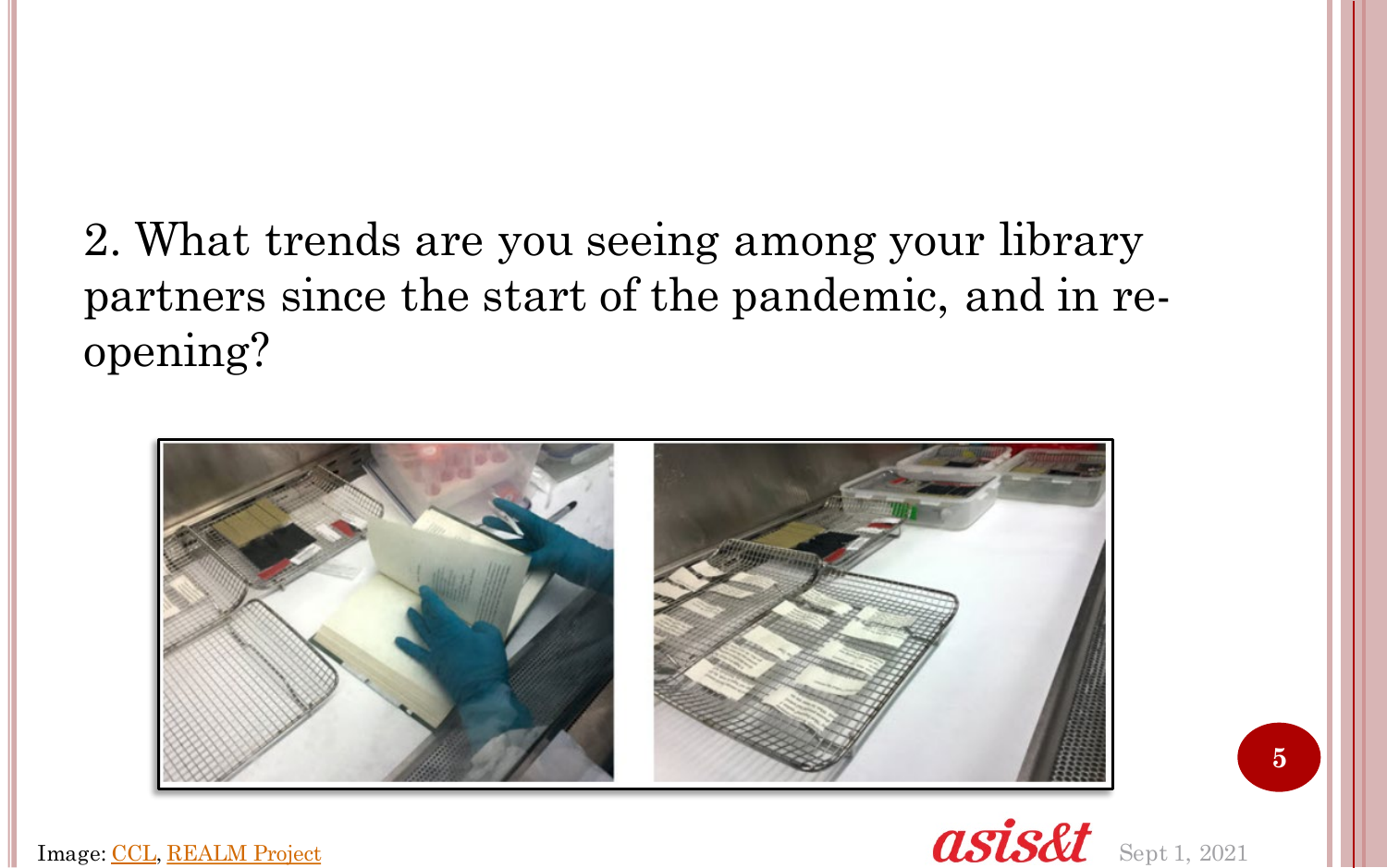3. Are there particular challenges or opportunities that you see for library membership collaboratives to help the profession in the age of COVID?



Image: [CCL,](https://creativecommons.org/licenses/by-nc-nd/2.0/) Brecht Bug @Flickr.com

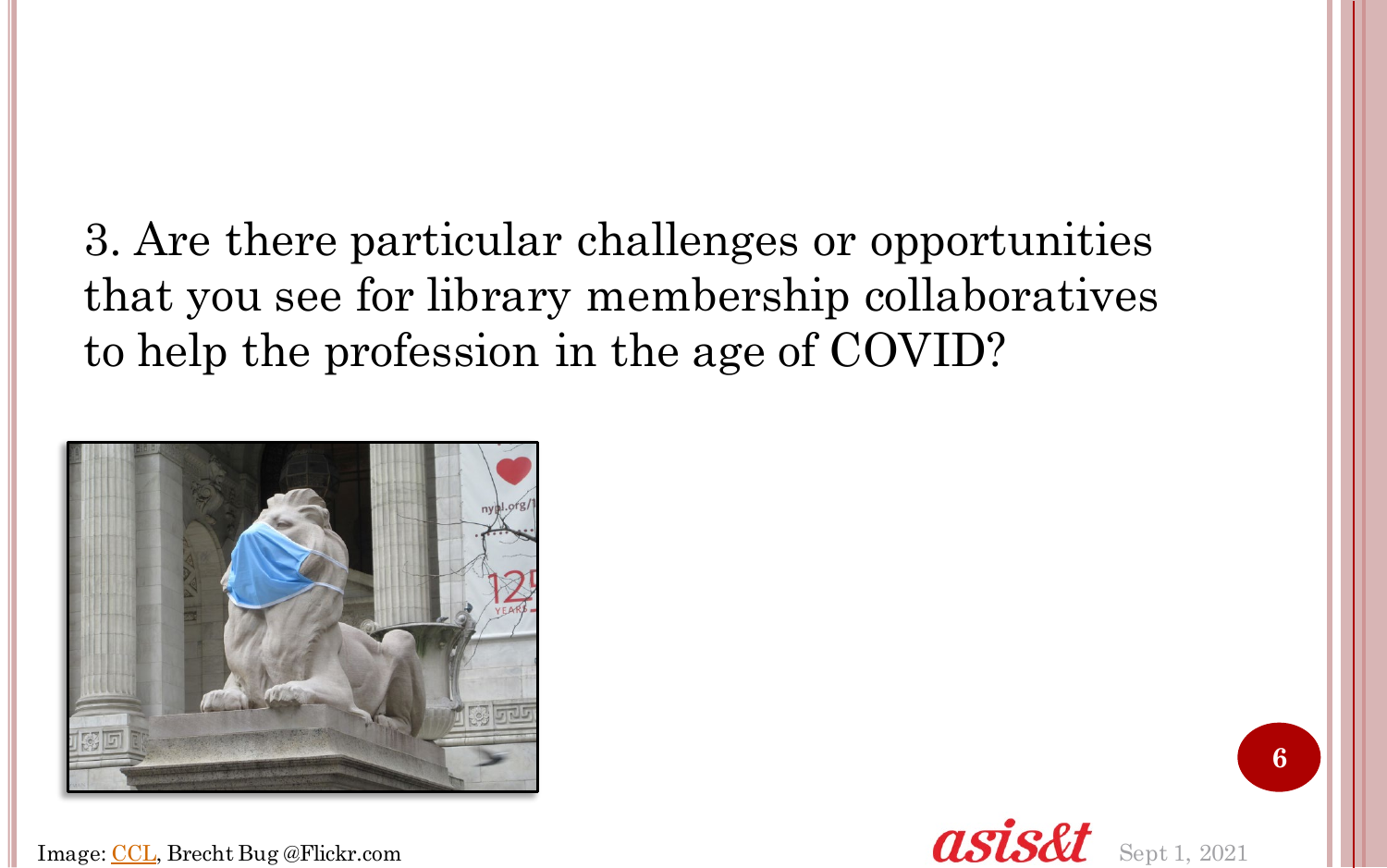4. Assuming society resumes a "new normal," where do you see your operations two years from now?





Sept 1, 2021

**7**

Image: [CCL,](https://creativecommons.org/licenses/by-nc-nd/2.0/) Cockburn Libraries @Flickr.com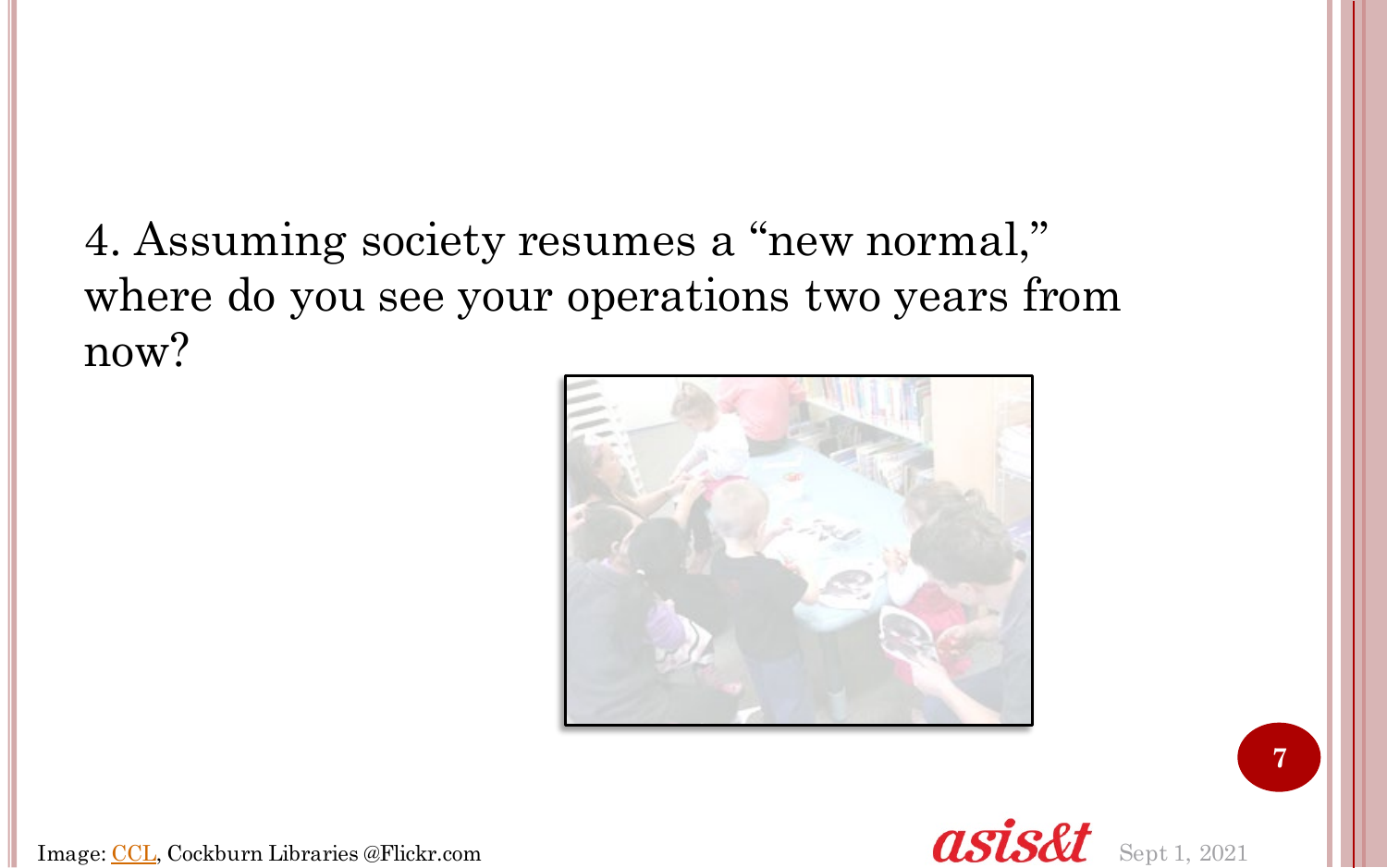

# **QUESTIONS AND DISCUSSION?**